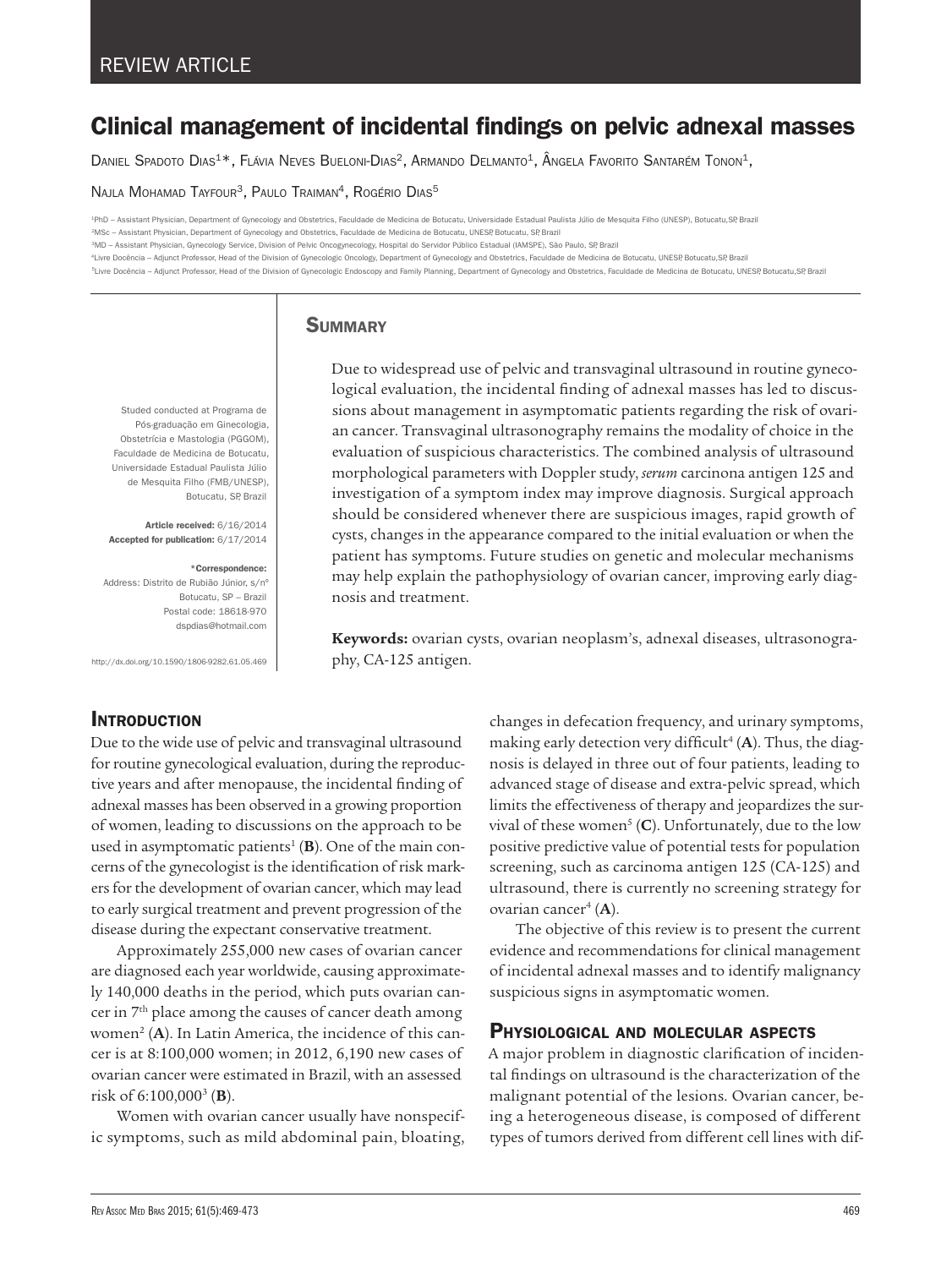ferent behaviors and clinical-pathological characteristics<sup>6</sup> (C). There are three main categories which are responsible for almost all malignant tumors: surface epithelial-stromal tumors, sex cord–stromal tumors and germ cell tumors, so that epithelial ovarian carcinomas account for 90-95% of all cases of malignant disease<sup>5</sup> (**C**). Germ cell tumors and sex cord-stromal tumors account for the remaining 5 to 10% and, due to their unique characteristics, they require specific management that will not be included in this review.

Based on a series of morphological and molecular genetic studies, a dualistic model was proposed, for teaching purposes, which divides the multiple types of epithelial ovarian cancers into two groups, called type I and type II, considering common characteristics of the different tumors that make up each group7 (**C**). Type I tumors are clinically indolent, with low histologic grade, and are usually diagnosed at early stages of disease, when the lesion is still confined to the ovary<sup>6,7</sup> (C). Their histological subtypes have a distinct cell line ranging from benign cystic tumors and their corresponding carcinomas, often presenting an intermediate stage, the so called borderline tumors, supporting the hypothesis of a continuous progression in the development of these tumors<sup>6</sup> (**C**). Lowgrade serous tumors, low-grade endometrioid tumors, clear cell tumors and mucinous carcinomas are all part of type  $I^7$  (**C**).

Opposite to the different morphological features observed in type I tumors, morphological differences among type II tumors are more subtle, resulting in a considerable overlapping of diagnoses made by different pathologists<sup>6</sup> (**C**). Type II tumors have rapid evolution and are characterized by the presence of papillary or glandular vegetation and the presence of solid areas, with diagnoses of highgrade serous tumors, high-grade endometrioid tumors, mixed mesodermal tumors (carcinosarcomas) or undifferentiated carcinomas, depending on their predominant pattern6,7 (**C**). Type II tumors are highly aggressive and almost always diagnosed in advanced stages of the disease. They are responsible for approximately 75% of all epithelial ovarian carcinomas, with relatively similar morphological characteristics, and a uniformly poor prognosis<sup>6</sup> (**C**).

Recent studies have shown that the morphological differences between type I and type II tumors are mirrored by distinct genetic-molecular characteristics. In general, it can be said that type I tumors are genetically more stable, exhibit a characteristic pattern of mutations in genes such as *KRAS*, *BRAF*, *ERBB2*, *PTEN*, *CTNNB1* and *PIK3CA*, and occur in specific histological types. Type II tumors, in turn, exhibit more morphological and molecular homogeneity. They are genetically unstable and have a high frequency of mutations in the TP53 gene (> 80% of cases), also with *CCNE1* gene amplification<sup>6</sup> (C). These results suggest that different types of ovarian carcinomas develop through different molecular pathways explaining differences in behavior and clinical-pathological.

#### Laboratory and image aspects

In case of incidental finding of adnexal mass pelvic, transvaginal ultrasonography remains the modality of choice for evaluating suspicious characteristics<sup>4</sup> (A). In the presence of any abnormality detected during a screening test or when there are doubts about the interpretation of the images obtained, a second opinion from a sonographer with extensive experience in oncology imaging is recommended<sup>1</sup> (B).

Several scoring systems based on ultrasound morphology of adnexal cysts have been proposed to differentiate benign lesions from malignant adnexal masses<sup>8-14</sup> (**B**). These scoring systems are based on specific parameters such as surface, thickness of the wall, and cyst echogenicity; cyst volume; presence, thickness and number of *septa*; presence, size and number of vegetation, and presence and size of solid areas within the cyst.

According to the classification of the International Ovarian Tumor Analysis Group (IOTA Group), abnormal adnexal morphology can be classified as follows:

- Unilocular cyst: ovary has a single cyst, thin-walled, anechoic measuring over 10mm in diameter. This includes cysts without *septa* or papillary and also those with incomplete *septa*, *papillae* measuring less than 3mm and irregular walls;
- Multilocular cyst: ovary has a cyst with at least one complete *septum* or multicystic;
- Unilocular solid cyst: ovary has a single cyst, thinwalled, with no *septa*, and at least one solid or papillary component measuring 3mm or more;
- Multilocular solid cyst: ovary has a cyst with a minimum of one complete *septum*, along with a solid area or papillary structure of 3mm or more;
- Solid mass: ovary has a mass with over 80% solid area.

According to this classification, findings consistent with solid mass and multilocular solid mass have the highest probability of malignant changes, followed by findings of unilocular solid mass and multilocular cyst, while the unilocular cyst has the lowest probability of malignancy15 (**B**). All proposed scoring systems appear to exhibit an acceptable level of sensitivity and specificity, ranging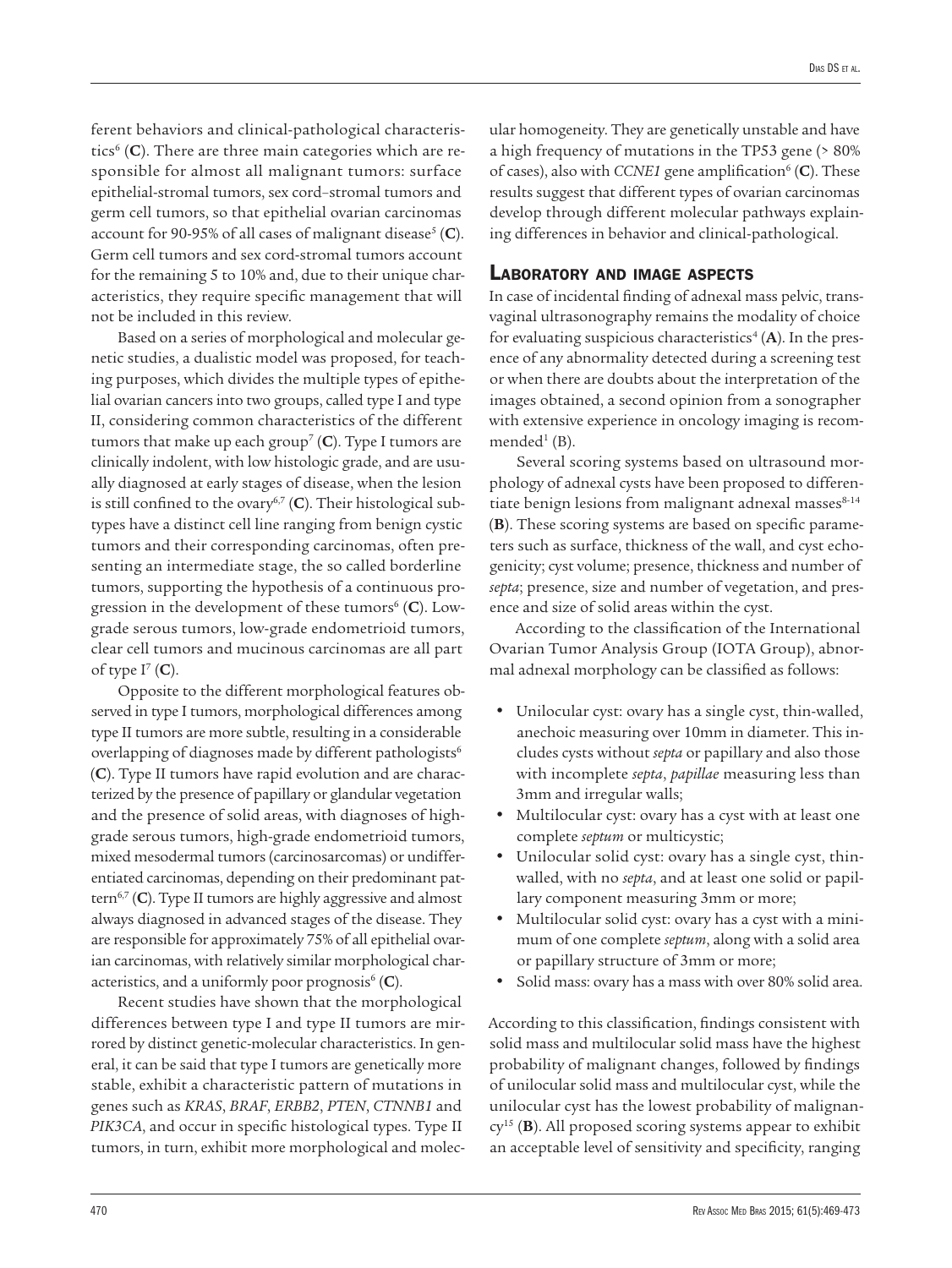from 83.5 to 92% and from 63 to 97%, respectively $8,11-14$ (B). The choice of the scoring system may, therefore, be based on the preference of the observer<sup>4</sup> (**A**).

The malignancy risk index (MRi) is a rule of clinical prediction that includes CA-125 and menopause status in its assessment, as well as ultrasound morphology<sup>9</sup> (**B**). The sensitivity and specificity of this index, when using a cutoff level of 200, are described at approximately 79.2 and 91.7%, respectively4,9 (**A**)(**B**). As an autonomous examination, CA-125 is not recommended to differentiate benign and malignant adnexal masses, since several benign conditions may increase its *serum* levels<sup>3,4</sup> (B)(A). Since the incidence of ovarian cancer compared with benign gynecological conditions is lower in women who are premenopausal, the CA-125 is of limited use to track the population. In the early stages of ovarian cancer, only 50% of cases have elevated CA-125 levels, and the interpretation of these values should be done carefully4,16 (**A**). With a threshold of 35 U/mL, CA-125 has an overall sensitivity of 78.7% and specificity of 77.9%<sup>4</sup> (A).

When conventional ultrasound examination is not satisfactory, three-dimensional ultrasonography (3D) can be recommended as it offers superior sensitivity and specificity, described in the literature around 93.5 and 91.5%17-19 (**B**). Magnetic resonance imaging (MRI) may be appropriate for analysis of adnexal cysts to help clarify the potential for malignancy with a sensitivity and specificity of 91.9 and 88.4%, respectively<sup>20,21</sup> (B). In cases where there is suspicion of extra-ovarian involvement, computed tomography (CT) is the most useful technique with a sensitivity of 87.2% and specificity of 84.0%4,22,23 (**A**)(**B**).

Doppler investigation alone in the evaluation of adnexal masses is not recommended and should always be combined with a morphological evaluation<sup>4</sup> (A). Metaanalysis studies on resistance index, pulsatility index and systolic peak velocity found sensitivity and specificity for each index at 77.2 and 89.8%, 80.6 and 79.9%, and 80.0 and 84.2%, respectively<sup>4,17,19</sup> (A)(B). The evaluation of adnexal findings by Doppler study using resistance index, pulsatility index and maximum systolic velocity did not show diagnostic accuracy greater than that of conventional ultrasound. Also, due to the overlap of vascular parameters between malignant and benign masses, a firm diagnosis based on the assessment only by Doppler can be quite difficult<sup>4</sup> (**A**).

#### Good practices in treatment

Ovarian cysts are relatively common finding on ultrasound, especially in postmenopausal women, with an estimated incidence of up to 21% in this population<sup>1</sup> (**B**). Due to the potential morbidity of surgical treatments,

clinical monitoring may be recommended since a large proportion of these cysts are associated with low risk for developing ovarian cancer<sup>1,24</sup> (B).

In a multicenter clinical trial for the screening of ovarian cancer in the United Kingdom (The United Kingdom Colaborative Trial of Ovarian Cancer Screening – UKCTOCS), in which 48,053 postmenopausal women were analyzed, it was observed that the rate of morphological changes, according to IOTA classification, was 9.1% (95CI 8.8-9.3%). The absolute risk for any type of epithelial ovarian cancer (type I, borderline and type II) associated with adnexal morphological changes was 1.08% (95CI, 0.79-1.43%) for a period of 3 years, while in the subgroup of patients who had solid elements on ultrasound (solid unilocular, multilocular solid and massive) the absolute risk was 4.45% (95CI, 3.08-6.20%)1 (**B**). Despite the higher prevalence of type II epithelial tumors, ultrasonography presented, in this study, better diagnostic capacity for the detection of borderline and type I tumors, most likely due to the indolent nature of these lesions, which allows ultrasound monitoring and the observation of pattern changes over time.

Valentin et al. analyzing 1148 unilocular cysts according to the IOTA classification, found an overall malignancy rate of 0.96% (95CI, 0.48-1.71%), with a higher prevalence of malignant lesions in postmenopausal compared to premenopausal women (0.54% (95CI, 0.17-1.25%) *vs*. 2.76% (95CI, 1.02-5.92%), p=0.009)<sup>24</sup> (**B**). Personal history of breast cancer (18% vs. 2%, p=0.02) or ovarian cancer (18 *vs*. 0.6%, p=0.003) and the presence of hemorrhagic content in the cyst (18 *vs*. 2%, p=0.03) showed a positive association with malignant cysts. In 63.6% of malignant lesions diagnosed as unilocular cysts on ultrasound, papillary projections or other solid components were found in macroscopic inspection of the surgical specimen<sup>24</sup> (B).

In another prospective study including 166 premenopausal women, Alcázar et al. found that 38.5% of adnexal cysts with benign aspect had spontaneous resolution in an average period of 40 months, 25.5% remained unchanged for a median of 88 months (36-192 months) and 20.8% were surgically removed due to increase in cyst size, change in appearance of the cyst, clinical suspicion of adnexal torsion, surgery combined with another procedure for uterine disease and the patient's own decision. Only two cases of ovarian cancer were observed in this series, both epithelial type I, with an absolute risk of 0.9% (95CI, 0.01-3.08%)<sup>25</sup> (**B**). According to the authors, expectant management for adnexal cysts with benign morphology seems to be a reasonable option in selected cases of asymptomatic premenopausal women.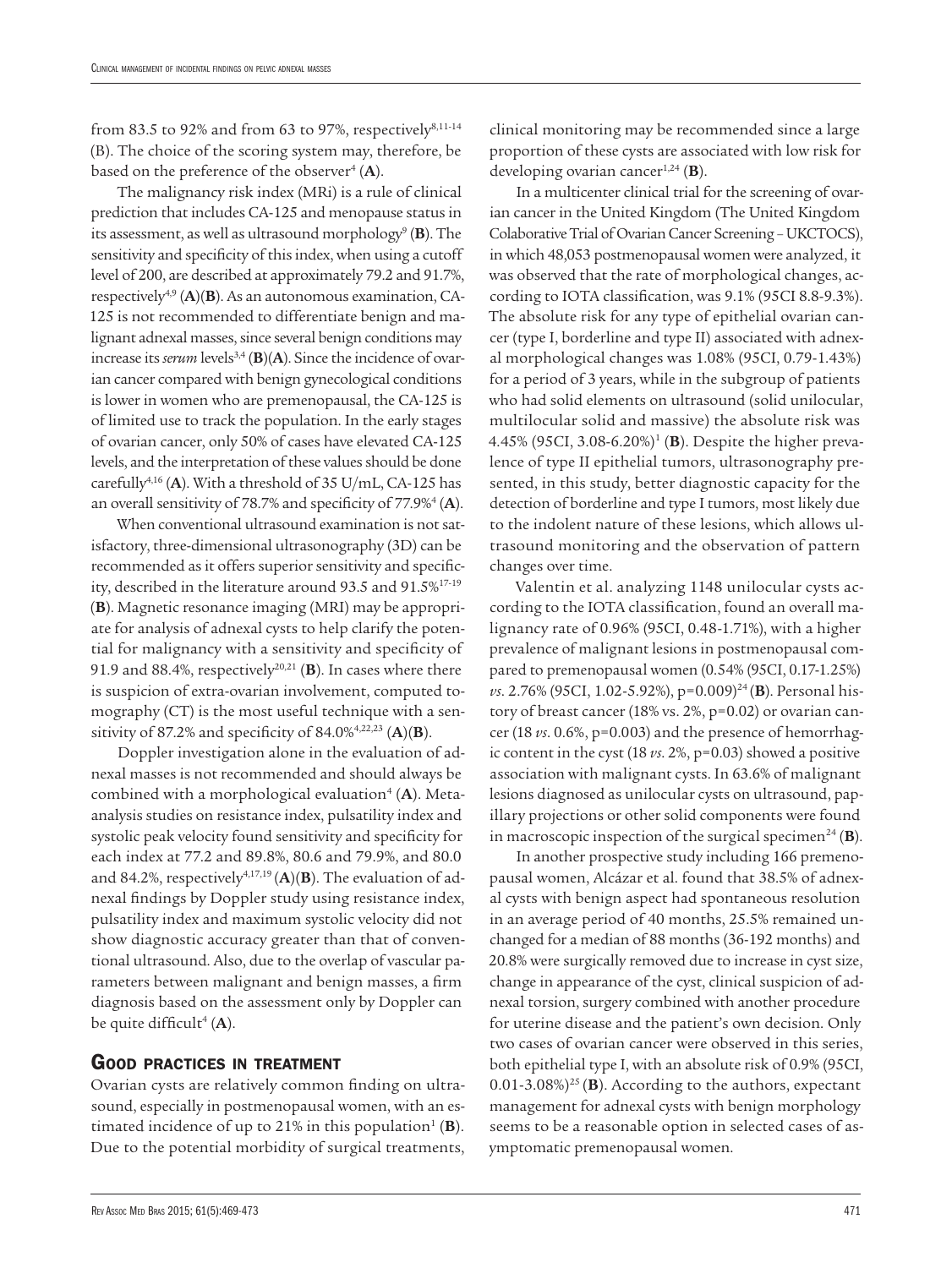Surgical approach should be considered whenever there are suspicious changes on imaging studies, the adnexal cyst presents rapid growth or change in its appearance from the initial assessment, or the patient experiences symptoms related to the cyst. Despite the lack of specific clinical symptoms, a recent study showed that the evaluation of a symptom index composed of abdominal bloating and/or increased abdominal size, pelvic and/or abdominal pain, and inability to eat normally and/or rapid feeling of fullness may exhibit a sensitivity of 78.3% and a specificity of 60.3% in discriminating malignant diseases (OR 5.5; 95CI, 2.7-11.3%)<sup>3</sup> (**B**). In many cases, during preoperative evaluation, a discussion with a gynecological oncologist is recommended to analyze the therapeutic proposal.

As a route to approach adnexal masses with suspected malignancy, laparoscopy seems to be a reasonable alternative to laparotomy, provided that the staging operation can be performed appropriately, where indicated, and in cases without disseminated disease<sup>26</sup> (B). The choice between laparoscopy and laparotomy should be based on the patient and the surgeon's preference and experience<sup>4</sup> (A). Intraoperative pathological study by freezing, when available, is recommended for the diagnosis of suspicious adnexal masses and especially to assess the need to extend surgery. Freezing, although inconclusive in many circumstances, has a sensitivity around 89.2% and a specificity of 97.9%4 (**A**).

To improve the survival of patients with ovarian cancer at an early stage, comprehensive surgical staging with lymphadenectomy is recommended. Two large populationbased studies found an improvement in disease-free survival after 3 years ( $p \le 0.001$ ) and 5 years ( $p \le 0.001$ ) in patients undergoing surgical staging with lymphadenectomy, compared to procedures performed without lymphadenectomy27,28 (**B**). Oksefjell et al. reported a statistically significant improvement in overall survival at 5 years in patients undergoing lymphadenectomy compared with those not undergoing the procedure (87  $\nu$ s. 64%, p=0.02)<sup>29</sup> (**B**).

Surgery to preserve fertility is an acceptable alternative in patients with low-grade malignant tumors and in the case of histologically well-differentiated tumors on initial surgical stages (FIGO grade I). Yinon et al. compared the recurrence rates of borderline tumors in 40 patients who underwent unilateral salpingo-oophorectomy with 22 patients treated only with cystectomy, and found no statistical differences (27.5 *vs.* 22.7%, p=0.8)30 (**B**). Likewise, in a study including 360 with borderline tumors, Park et al. did not find any statistical difference in terms of disease-free survival among patients undergoing radical surgery or with fertility preservation  $(p=0.651)^{31}$  (**B**).

### **CONCLUSION**

Due to the low likelihood of ovarian cancer in incidental findings of adnexal pelvic masses, and because of the high rates of spontaneous resolution, ultrasound monitoring can be performed with good early diagnosis rates for borderline and type I tumors. The frequency of these revaluations should be established individually and according to the routine of each service. However, early screening of type II tumors remains a challenge.

Due to the fact that the risk of malignancy is increased in lesions containing *septa* and/or solid components, it is extremely important that the examiner performs a thorough search for papillary projections and solid elements in any adnexal cyst, even if it appears to be unilocular on ultrasound . Also, menopausal status assessment and the presence of personal and family history of gynecological cancers should always be taken into consideration, due to the increased risk of malignancy in these patients.

The combined analysis of morphological parameters on ultrasound and Doppler study, CA-125 levels, and the assessment of a symptom index composed of abdominal bloating and/or increased abdominal size, pelvic and/or abdominal pain, and inability to eat normally and/or rapid feeling of fullness may increase diagnostic rates. Even with all the current technology and knowledge on the subject, it is not clinically possible to fully differentiate benign and malignant lesions preoperatively. Thus, pathological analysis remains the gold standard for definitive diagnosis. The route to approach adnexal masses should be based on the patient and the surgeon's preference and experience, provided that adequate staging can be performed, whenever indicated.

Despite numerous definitions and criteria to establish the best ovarian cancer screening method, the number of deaths from the disease has not fallen substantially in recent years<sup>5</sup> (C). A better understanding of genetic and molecular mechanisms may be the key that will bring light to new knowledge about the development of ovarian cancer, its diagnosis and treatment.

#### Resumo

Manejo clínico dos achados incidentais de massas pélvicas anexiais

Em virtude da ampla utilização da ultrassonografia pélvica e transvaginal na avaliação ginecológica de rotina, o achado incidental de massas anexiais tem ocasionado discussões sobre a conduta em pacientes assintomáticas frente ao risco de desenvolvimento do câncer de ovário. A ultrassono